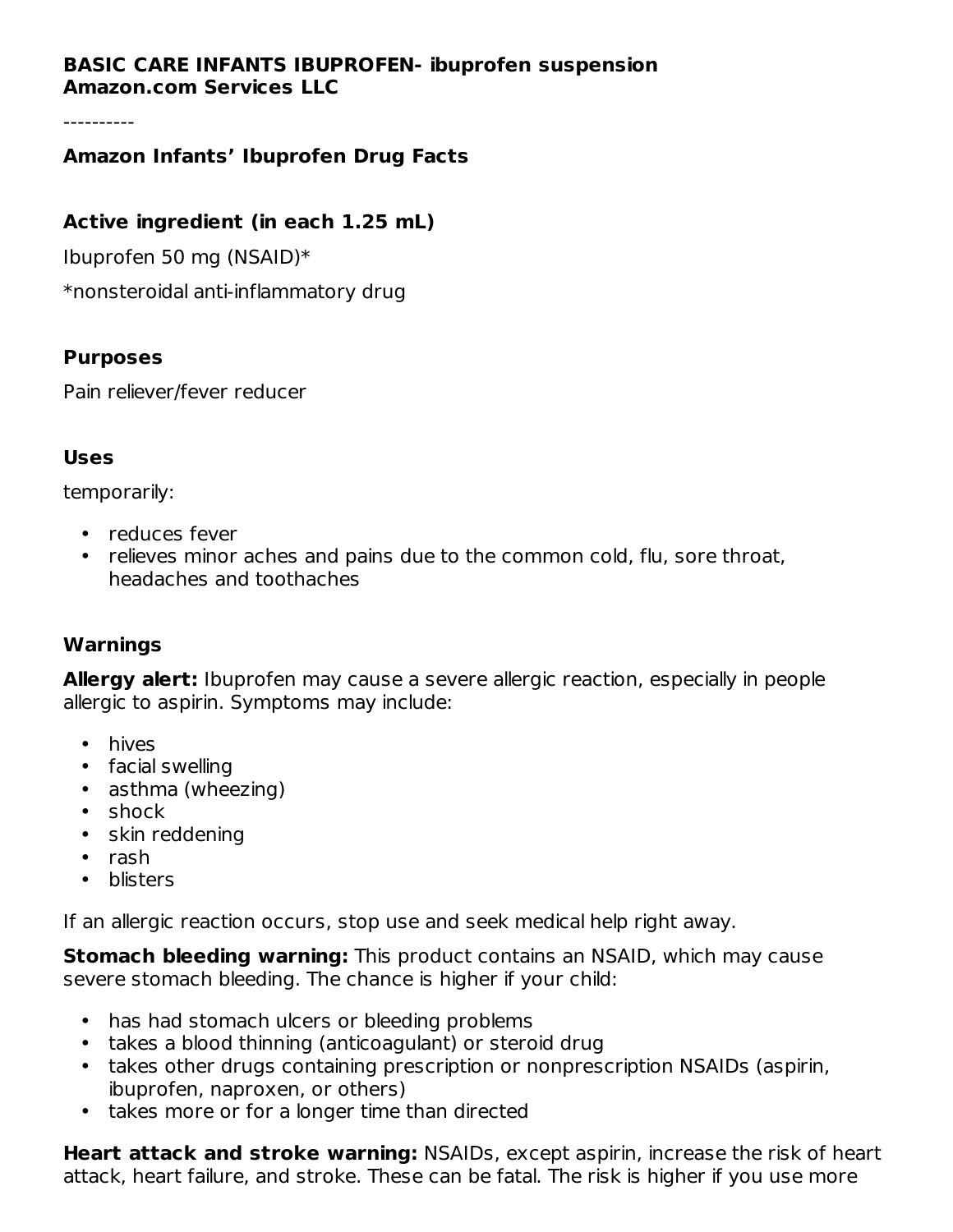than directed or for longer than directed.

**Sore throat warning:** Severe or persistent sore throat or sore throat accompanied by high fever, headache, nausea, and vomiting may be serious. Consult doctor promptly. Do not use more than 2 days or administer to children under 3 years of age unless directed by doctor.

# **Do not use**

- if the child has ever had an allergic reaction to ibuprofen or any other pain reliever/fever reducer
- right before or after heart surgery

# **Ask a doctor before use if**

- stomach bleeding warning applies to your child
- child has a history of stomach problems, such as heartburn
- child has problems or serious side effects from taking pain relievers or fever reducers
- child has not been drinking fluids
- child has lost a lot of fluid due to vomiting or diarrhea
- child has high blood pressure, heart disease, liver cirrhosis, kidney disease, or had a stroke
- child has asthma
- child is taking a diuretic

# **Ask a doctor or pharmacist before use if the child is**

- under a doctor's care for any serious condition
- taking any other drug

# **When using this product**

• give with food or milk if stomach upset occurs

# **Stop use and ask a doctor if**

- child experiences any of the following signs of stomach bleeding:
- feels faint
- vomits blood
- has bloody or black stools
- has stomach pain that does not get better
- child has symptoms of heart problems or stroke:
- chest pain
- trouble breathing
- weakness in one part or side of body
- slurred speech
- leg swelling
- the child does not get any relief within first day (24 hours) of treatment
- fever or pain gets worse or lasts more than 3 days
- redness or swelling is present in the painful area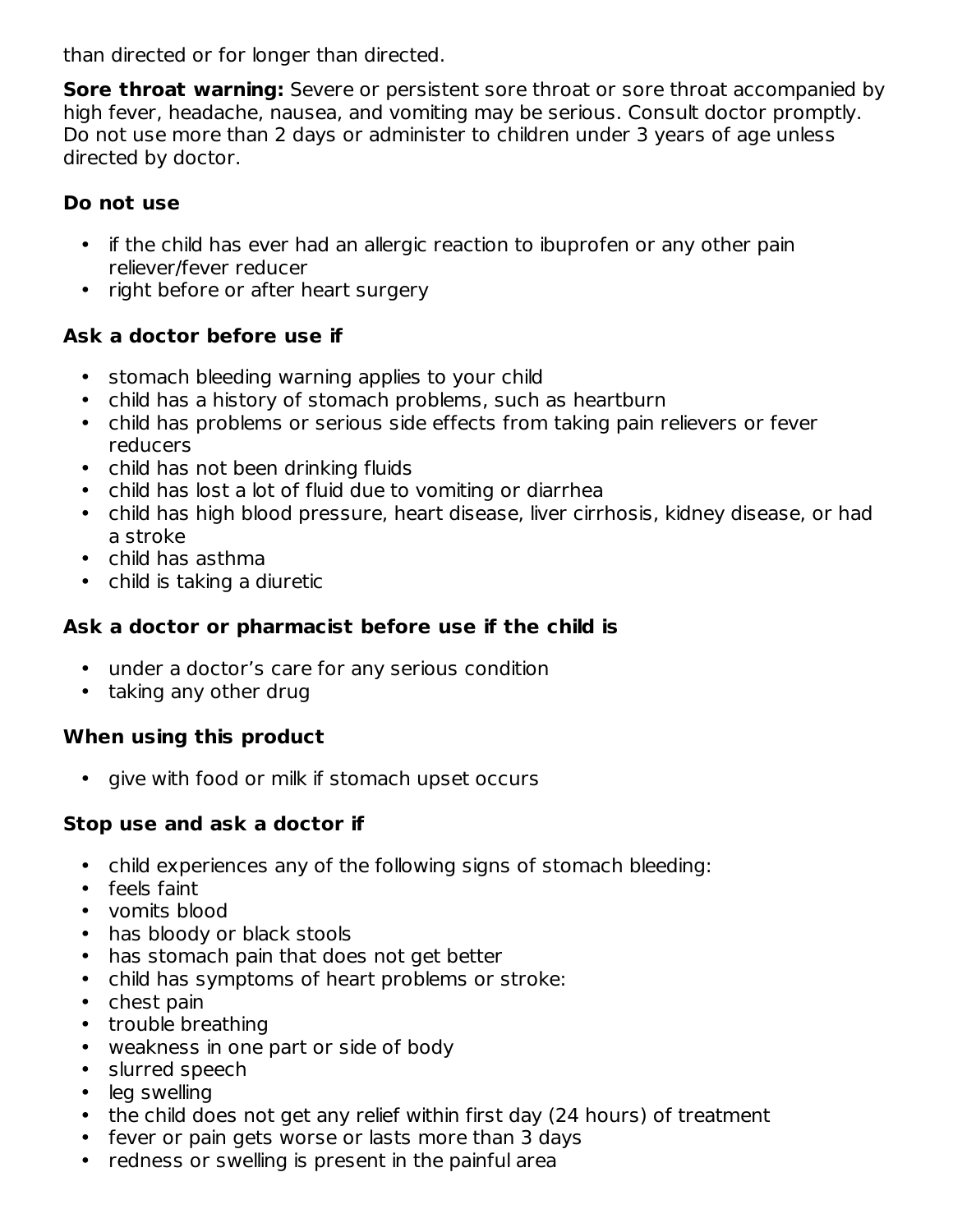• any new symptoms appear

# **Keep out of reach of children.**

In case of overdose, get medical help or contact a Poison Control Center right away. (1- 800-222-1222)

#### **Directions**

- **this product does not contain directions or complete warnings for adult use**
- **do not give more than directed**
- shake well before using
- find right dose on chart below. If possible, use weight to dose; otherwise use age.
- mL = milliliter
- measure with the dosing device provided. Do not use with any other device.
- dispense liquid slowly into the child's mouth, toward the inner cheek
- if needed, repeat dose every **6-8 hours**
- do not use more than **4 times a day**

| <b>Dosing Chart</b>                  |              |           |  |  |  |  |  |
|--------------------------------------|--------------|-----------|--|--|--|--|--|
| Weight (lbs)   Age (mos)   Dose (mL) |              |           |  |  |  |  |  |
| under 6 mos                          | ask a doctor |           |  |  |  |  |  |
| $12-17$ lbs                          | $6-11$ mos   | $1.25$ mL |  |  |  |  |  |
| $18-23$ lbs                          | 12-23 mos    | 1.875 mL  |  |  |  |  |  |

# **Other information**

- store at  $20-25^{\circ}$ C (68-77 $^{\circ}$ F)
- do not freeze
- **do not use if printed neckband is broken or missing**

### **Inactive ingredients**

anhydrous citric acid, FD&C red #40, glycerin, hypromellose, natural and artificial berry flavor, polysorbate 80, purified water, sodium benzoate, sorbitol solution, sucrose, xanthan gum

### **Questions or comments?**

**1-800-719-9260**

### **Principal Display Panel**

For Infants Ages 6 Mos. to 23 Mos.

Compare to Motrin® Infants' Drops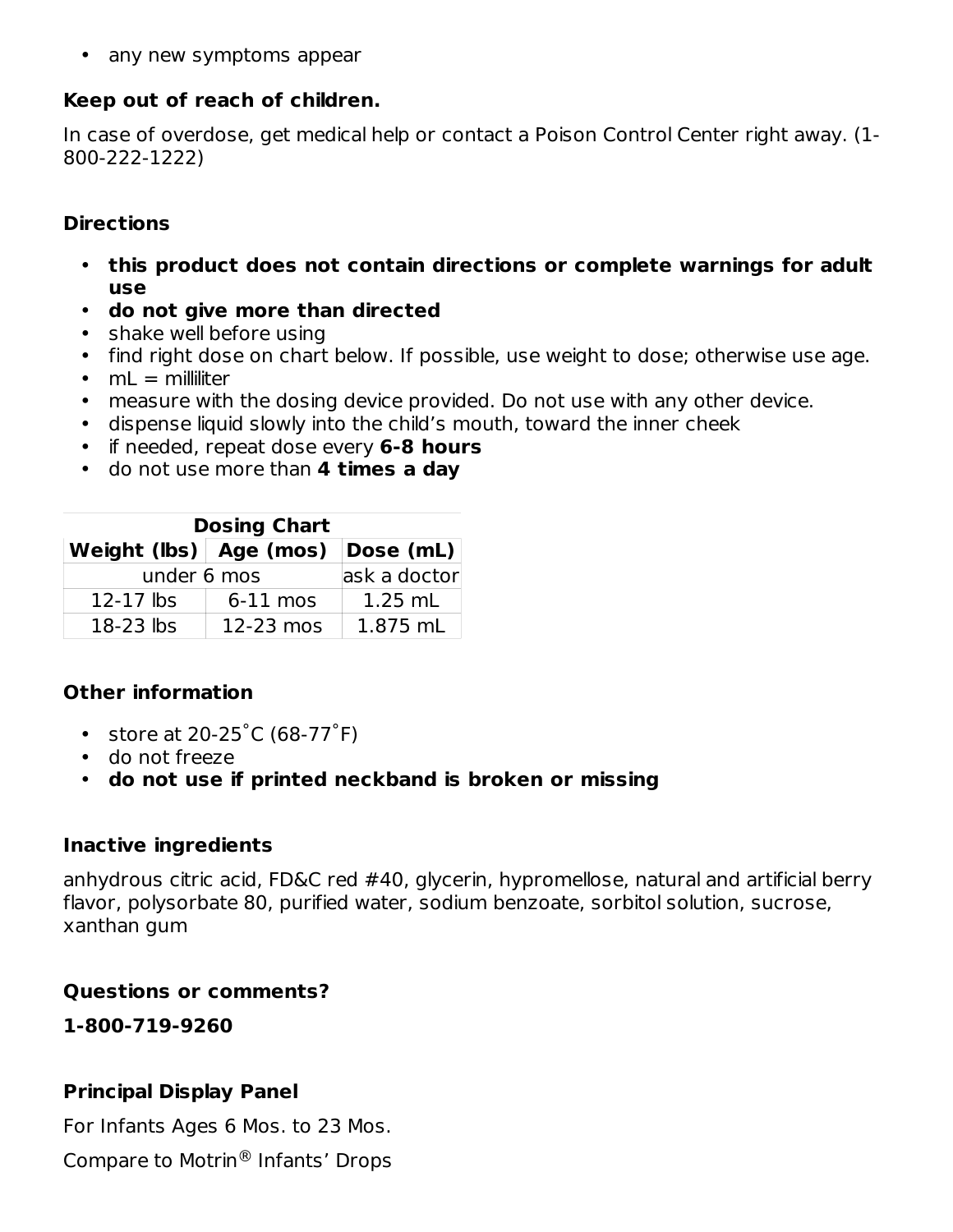active ingredient Infants' Ibuprofen Oral Suspension 50 mg per 1.25 mL Pain Reliever/Fever Reducer (NSAID) Concentrated Drops LASTS UP TO 8 HOURS Berry Flavor Use only with enclosed syringe See New Warnings 1 FL OZ (30 mL)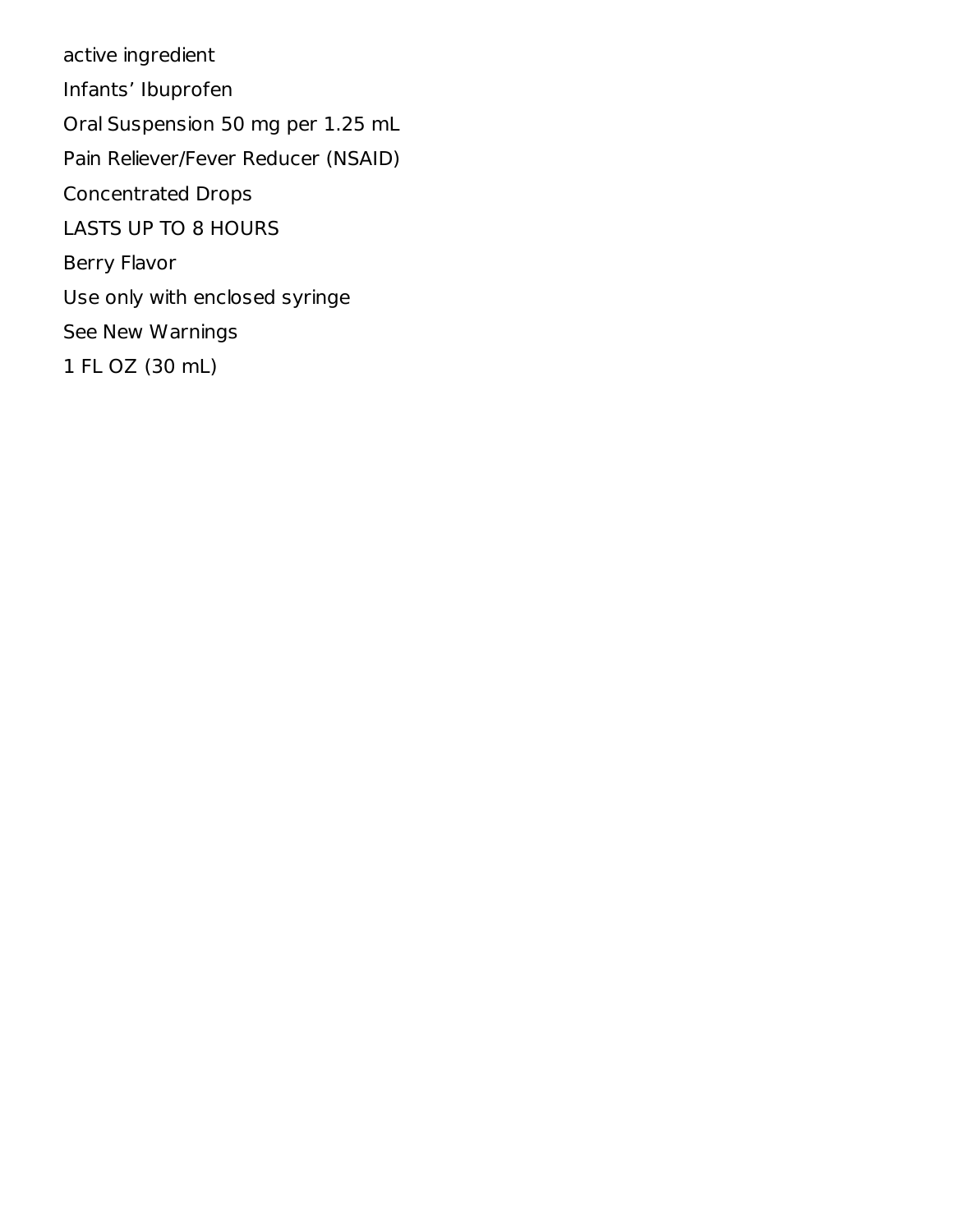

| <b>BASIC CARE INFANTS IBUPROFEN</b>    |                |                           |                          |                 |  |  |  |  |  |
|----------------------------------------|----------------|---------------------------|--------------------------|-----------------|--|--|--|--|--|
| ibuprofen suspension                   |                |                           |                          |                 |  |  |  |  |  |
|                                        |                |                           |                          |                 |  |  |  |  |  |
| <b>Product Information</b>             |                |                           |                          |                 |  |  |  |  |  |
| <b>Product Type</b>                    | HUMAN OTC DRUG | <b>Item Code (Source)</b> |                          | NDC:72288-057   |  |  |  |  |  |
| <b>Route of Administration</b>         | ORAI           |                           |                          |                 |  |  |  |  |  |
|                                        |                |                           |                          |                 |  |  |  |  |  |
|                                        |                |                           |                          |                 |  |  |  |  |  |
| <b>Active Ingredient/Active Moiety</b> |                |                           |                          |                 |  |  |  |  |  |
| <b>Ingredient Name</b>                 |                |                           | <b>Basis of Strength</b> | <b>Strength</b> |  |  |  |  |  |
|                                        |                |                           |                          |                 |  |  |  |  |  |